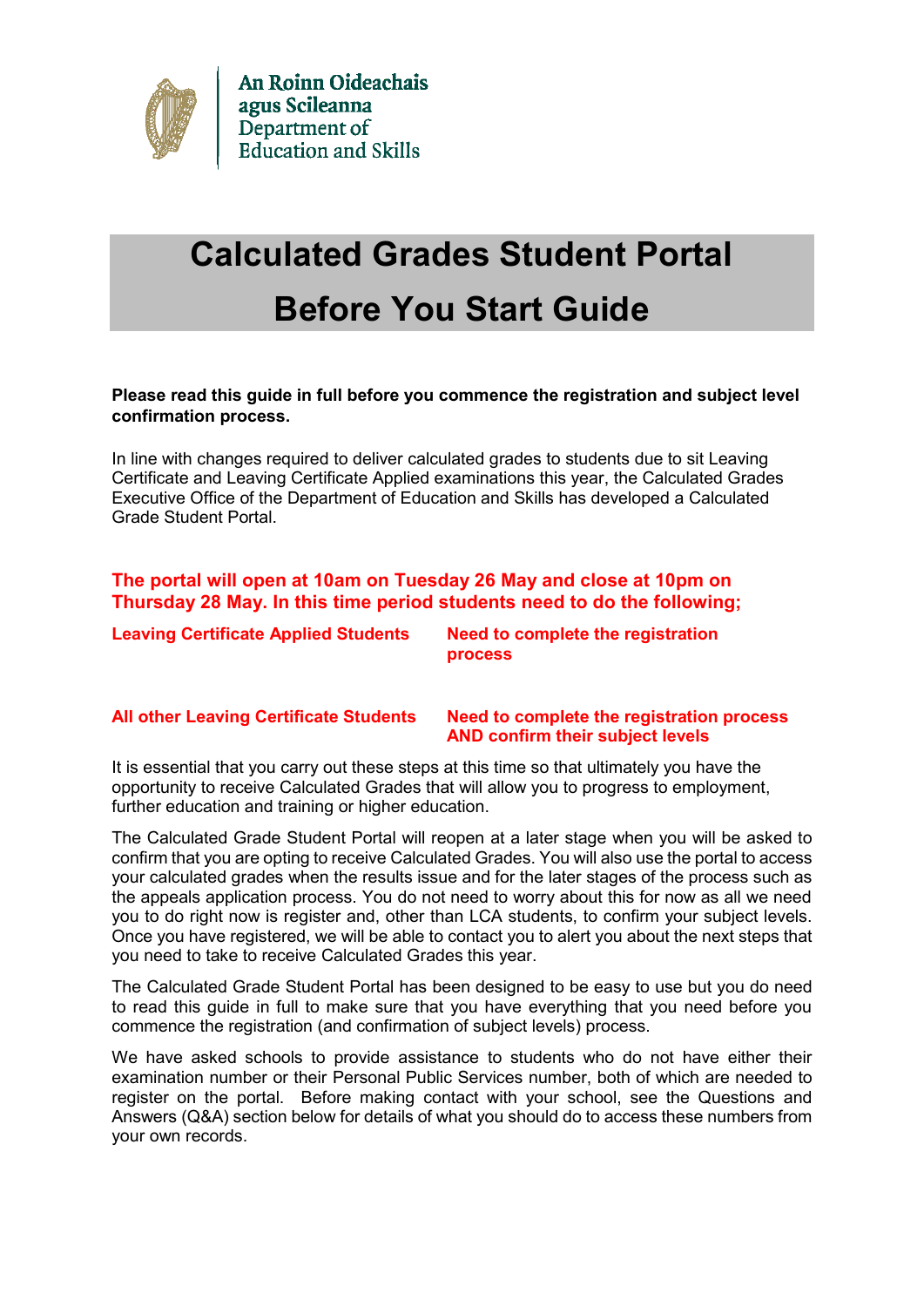If you don't find the answers you need after reading this guide you can contact the helpdesk at 1800-111135 or 1800-111136. Please note that due to COVID19 restrictions the helpdesk phonelines will ONLY be available between 12 pm and 5 pm on Tuesday 26<sup>th</sup> May and between 9 am and 5 pm on Wednesday 27th and Thursday 28<sup>th</sup> May. Outside of these hours you can email [lcsupport2020@education.gov.ie.](mailto:lcsupport2020@education.gov.ie)

# **How to Register**

- 1. Before your start, you will need
	- a. your examination number —**see the Q&A Section below if you do not know this number**.
	- b. your Personal Public Services number (PPS number) —-**see the Q&A Section if you do not know this number.**
	- c. an email address to which you have regular access over the coming months
	- d. your mobile phone number.
- 2. To confirm your identity in the registration process you will use the first 4 digits of your PPS number as your personal identification number (PIN).
- 3. Go to [www.gov.ie/leavingcertificate](http://www.gov.ie/leavingcertificate)
- 4. Click on the link **Calculated Grades Student Portal** at the top of the page. This will bring you to the Calculated Grades Student Portal welcome page
- 5. Select the green **Register Using Candidate Number and PIN** button. This brings you to the Registration Step 1 page. This is where you will confirm your identity.
- 6. **Confirm your Identity** on the Registration Step 1 page enter your Examination number in the first box. Enter the first 4 digits of your PPS number in the box marked PIN. Click **Confirm Identity**. This brings you to the Registration Step 2 page. This is where you will create your Calculated Grade Student Portal Account.
- 7. **Create your Account** on the Registration Step 2 page, you need to enter and confirm;
	- a. Your mobile number
	- b. You email address

You also need to create a password which you will need to enter and confirm. The password must be a minimum of 8 characters and include upper and lower-case characters and numbers. When you have this done, click **Create Account** button. Doing this generates an email to your email address and brings you to the Account Activation page.

8. **Activate your Account** — in order to complete the registration process, you must click on the link in the email sent to your email account. The email will be from the Department of Education and Skills. If have do not seem to have received the email check your SPAM and JUNK folders before contacting the Helpdesk. Clicking the link in the email completes the registration process and confirms the creation of your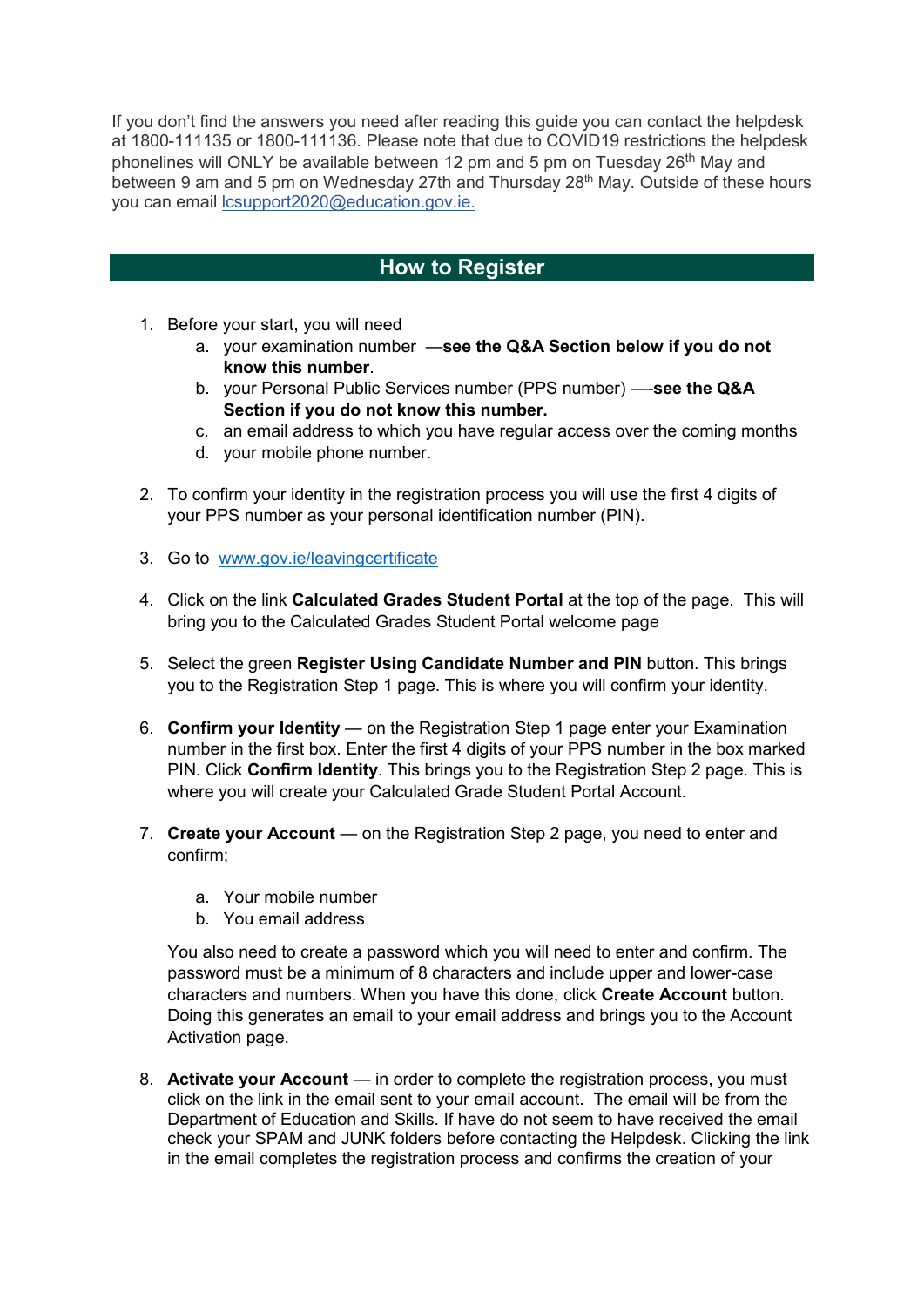

Calculated Grade Student Portal Account. Please note: you must click this link to activate your account.

- 9. If you are a Leaving Certificate Applied student, that is all you need to do at this point. Keep your account details securely (Examination number and the password you created) so you can access the portal later when we ask you to do so.
- 10. All other Leaving Certificate students must proceed to the next step to confirm their subject levels.

# **How to Confirm Subject Levels**

- 1. We recommend that you do this immediately following registration. When you click the **Account Activation** link in the email we send you, you will be brought to the final Registration page which confirms that you have successfully registered your account. Click on the **Login to Confirm Your Subject Levels** button. This will bring you to a Log-in screen
- 2. **Login to your Account** enter your examination number and the password you created during the registration process. Click the **Log In** button. This will bring you to the Confirm Subject Levels Screen
- 3. **Confirm Subject Levels** on this page you will see the subjects in which you were due to sit your examinations this year at the level you confirmed you would be sitting them back in February.
- 4. It is essential that you confirm your levels now so that your school can complete their task of providing an estimated percentage mark and rank order for you, using the most up to date information.
- 5. You should exercise extreme caution when confirming levels. **If you confirm a level that is higher than the level that you have been planning for, it is likely to lead to a lower than anticipated grade in that subject**. (for example, if you initially were entered for Higher Level but in school you have been following the Ordinary Level programme, you should change to Ordinary Level and not confirm at Higher Level).
- 6. The level shown beside each subject can be changed to a lower level using the dropdown options.
- 7. The system will not allow a change to a higher level. In the unlikely event that you were incorrectly entered for a lower level initially than that you were preparing for, please email [lcsupport2020@education.gov.ie](mailto:lcsupport2020@education.gov.ie). NOTE: we will need to obtain proof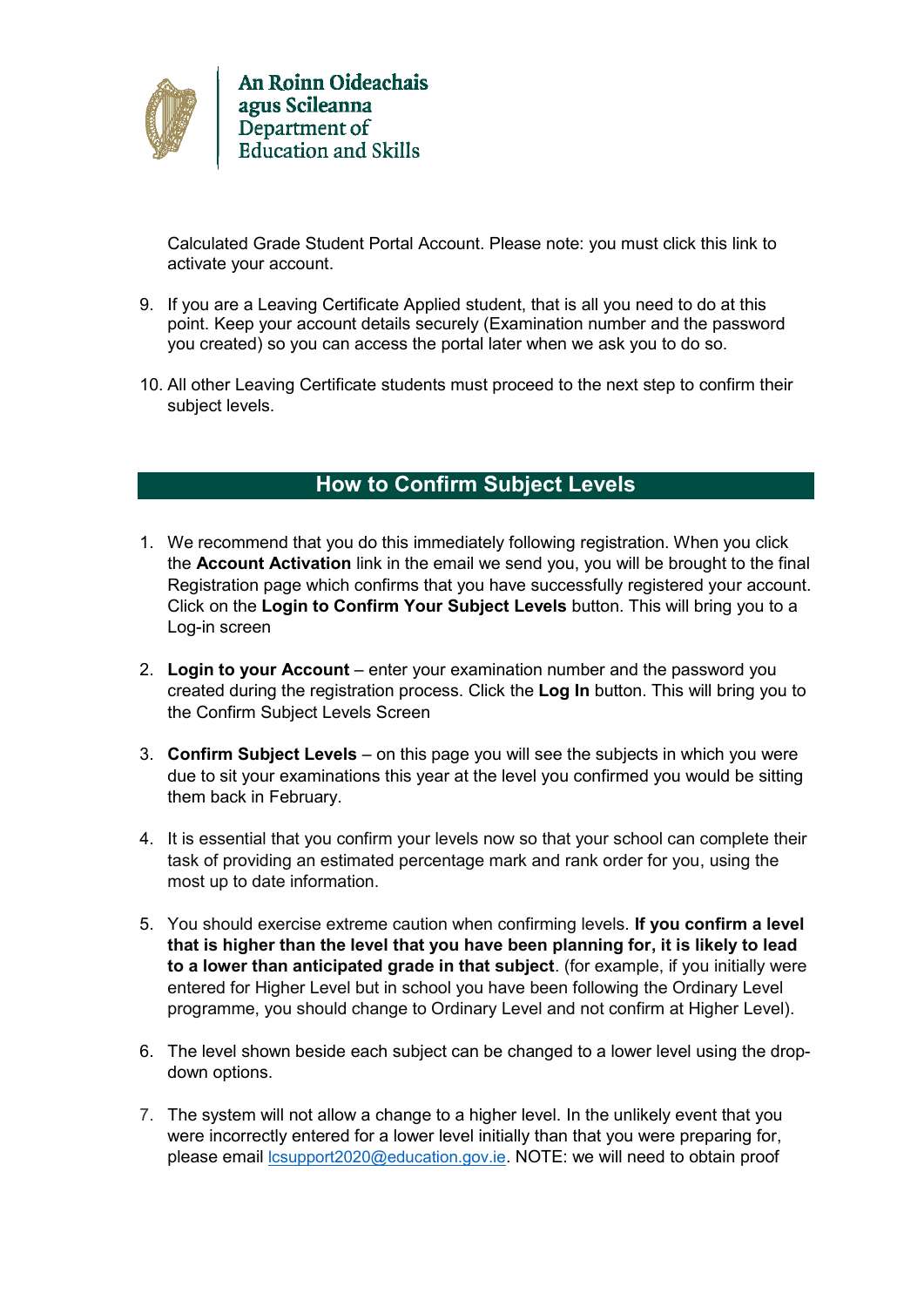from your school that there was an error in your initial entry before we will process any change to a higher level.

- 8. Even if you are not making any changes to the levels we require you to confirm the subject level information presented.
- 9. You should review the levels presented for the subjects listed and make any necessary changes. At the end of the page you then tick the box confirming these levels and then click the **Submit Confirmed Levels** button.
- 10. Once this has been done, you will receive a confirmation page which you can retain for your records. You will also receive confirmation of your levels by email.
- 11. This is all you need to do at this point. Keep your account details securely (Examination number and the password you created) so you can access the portal later when we ask you to do so that you have the opportunity to receive Calculated Grades.

# **Questions and Answers**

#### **I do not know my Examination number – how can I get this?**

You will have been provided with this 6-digit number earlier in the year by your school, centre of education or by the State Examinations Commission if you entered for your Leaving Certificate independently. Please check your records for the number.

If you still cannot trace the number and you are attending a school or other centre of education (including further education and training centres or private college) then you should contact them for assistance.

If you are an external candidate then you should have this number on record from the correspondence received from the State Examinations Commission.

If you are still unable to trace this number, you can contact the Helpdesk for assistance.

#### **Why do I need to create a Personal Identification Number for this service?**

As we are unable to issue Personal Identification Numbers to you directly or via your school we are asking you to create your own PIN using the first 4 digits of your Personal Public Service number. Combining your examination number with this PIN will allow you to confirm your identity to register with the Calculated Grades Student Portal.

#### **What is a PPS Number?**

Your Personal Public Service Number (PPS Number) number is a unique reference number. A PPS Number is always seven numbers followed by either one or two letters.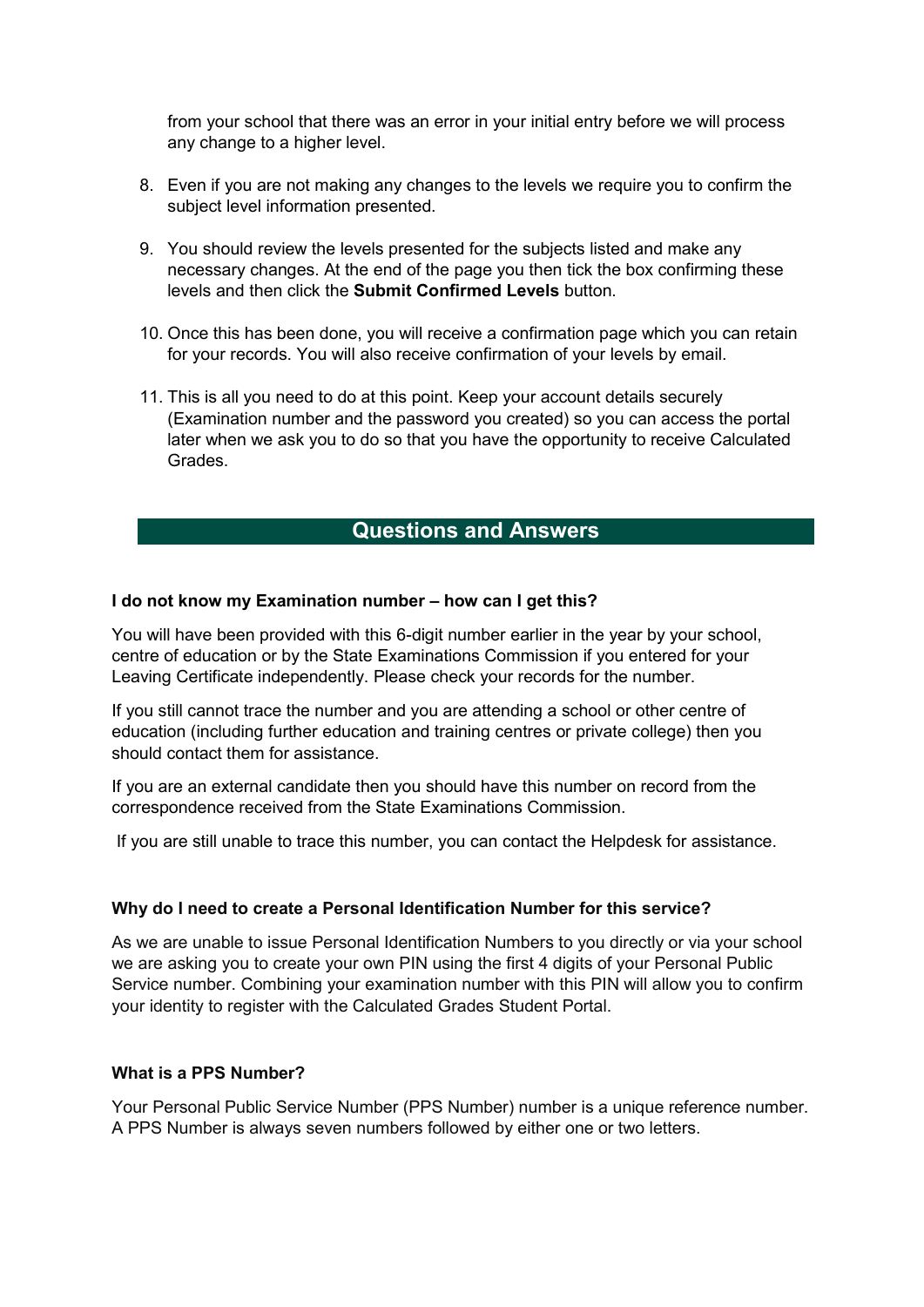

# **I don't know my PPS Number – where can I find it?**

- 1. You will find your PPS Number on the following documents:
- Public Services Card
- Medical Card or GP Visit Card
- European Health Insurance Card
- Drugs Payment Scheme Card
- Payslips you have received from your employer, if you are working
- Correspondence from the Revenue Commissioners or the Department of Employment Affairs and Social Protection
- 2. If you live at home with a parent or guardian, please check with them to see if they know your PPS Number.

If you have checked all of the sources suggested and still cannot locate the number, you can check with your school as they may have this number on their records. (**Note**: Due to the public health emergency, you should make every effort to locate your PPS Number, following steps above, before making contact with your school.)

# **I have checked all of the suggested sources and with my school and I still am unable to locate my PPS Number?**

• If you still cannot find your PPS Number, you should call the Department of Employment Affairs and Social Protection at 071 967 2616 or 1890 927 999. **If you are under 18, your parent or guardian will have to make this contact on your behalf.**

# **I do not have a PPS Number, or I believe that I did not have one at the time I entered for the Leaving Certificate examinations. Should I obtain one now?**

No. If you do not have a PPSN, or did not have one when you entered for the examinations, you should contact the helpdesk at 1800-111135 or 1800-111136. Please note that due to COVID19 restrictions the helpdesk phonelines will ONLY be available on Tuesday 26<sup>th</sup> May from 12pm and then between 9.00 a.m. and 5 p.m. on Wednesday and Thursday. Outside of these hours. Email [lcsupport2020@education.gov.ie](mailto:lcsupport2020@education.gov.ie)

# **I have my PPS number, and I have entered the first four digits as my PIN but it is not recognised by the system, what should I do?**

If you are sure that you have correctly entered your examination number and the first four digits of your PPS number, you should contact the helpdesk at 1800-111135 or 1800- 111136. Please note that due to COVID19 restrictions the helpdesk phonelines will ONLY